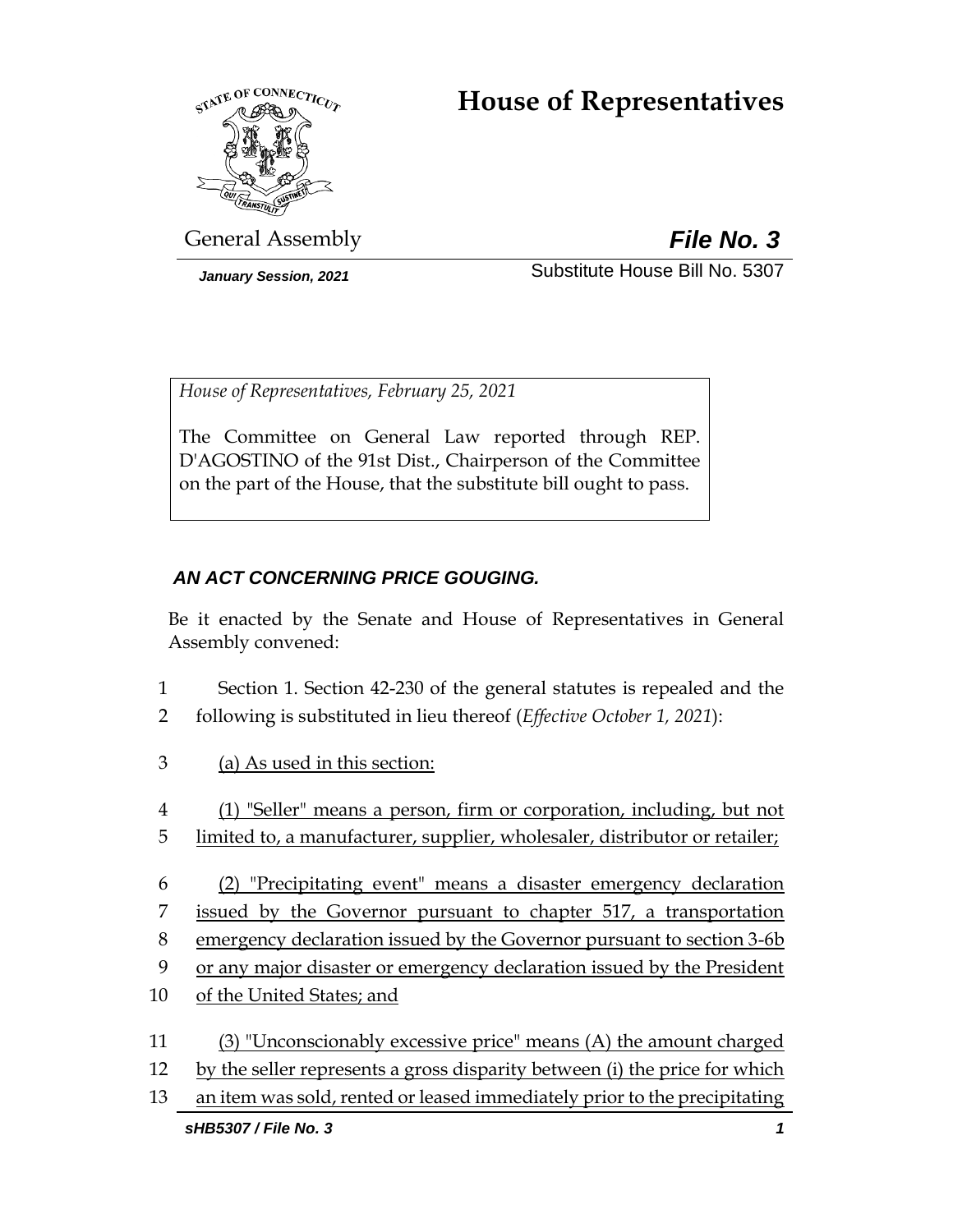event and when the precipitating event was reasonably anticipated, and (ii) the price for which such item is being sold, rented or leased during the period in which such precipitating event is in effect*,* and (B) the amount charged by the seller is not attributable to additional costs incurred by the seller in connection with the sale, rental or lease of an item. (b) No **[**person, firm or corporation**]** seller shall **[**increase the price of**]** sell, rent or lease, or offer to sell, rent or lease any item **[**which such person, firm or corporation sells or offers for sale at retail**]** within the

 chain of distribution for an amount that represents an unconscionably excessive price at any location in an area which is the subject of any **[**disaster emergency declaration issued by the Governor pursuant to chapter 517, any transportation emergency declaration issued by the Governor pursuant to section 3-6b or any major disaster or emergency declaration issued by the President of the United States, until the period of emergency or disaster**]** precipitating event until the precipitating event is declared by the Governor or the President to be at an end. **[**Nothing in this section shall prohibit the fluctuation in the price of items sold at retail which occurs during the normal course of business.**]** Any person, firm or corporation which violates any provision of this section shall be fined not more than ninety-nine dollars. Any violation of the provisions of this section shall be deemed an unfair or deceptive trade practice under subsection (a) of section 42-110b and if an enforcement action is brought on behalf of the state, such action shall be

brought in the judicial district of Hartford.

This act shall take effect as follows and shall amend the following sections: Section 1 *October 1, 2021* 42-230

# *Statement of Legislative Commissioners:*

Subdivision (3) of subsection (a) was changed for clarity.

*GL Joint Favorable Subst.*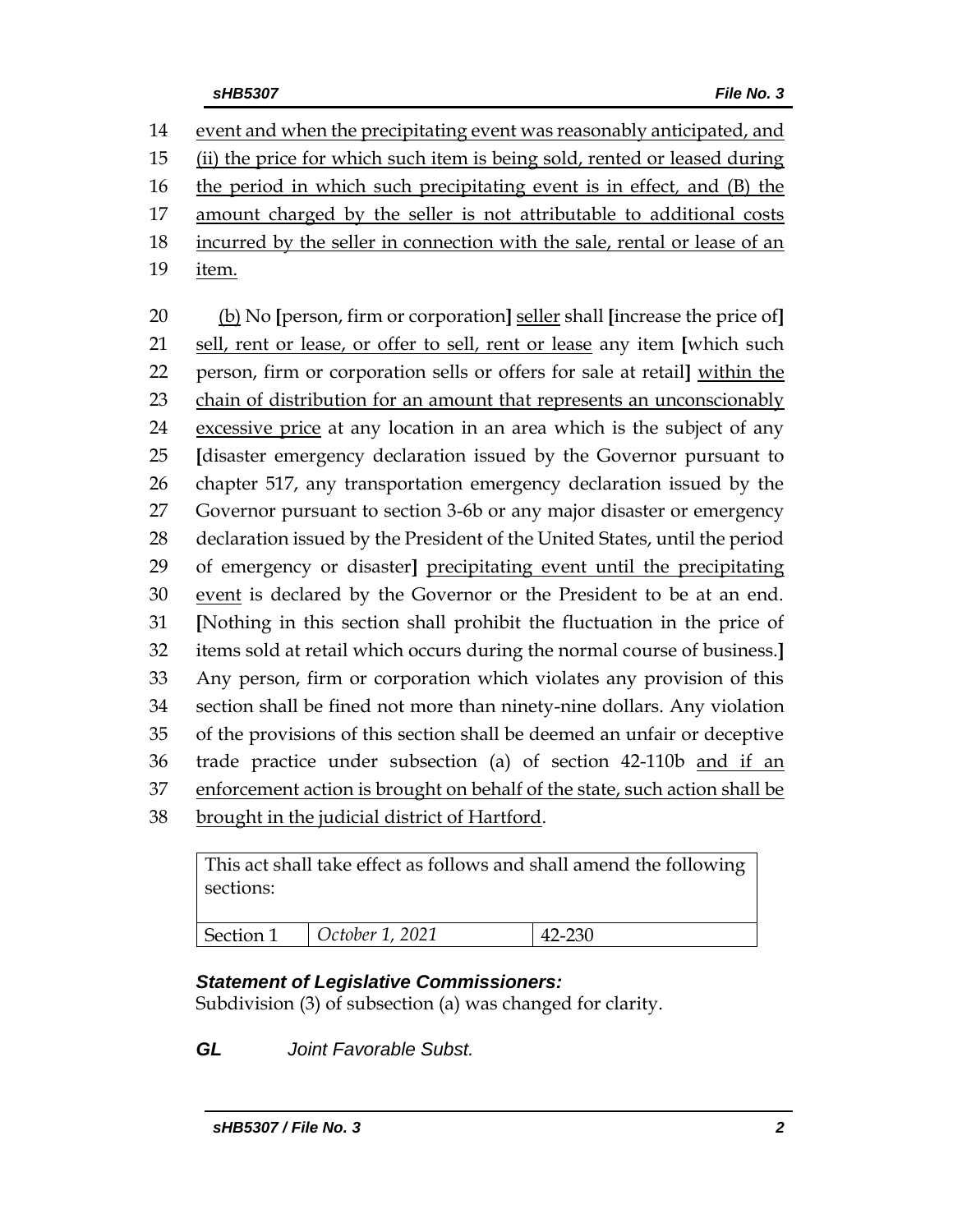*The following Fiscal Impact Statement and Bill Analysis are prepared for the benefit of the members of the General Assembly, solely for purposes of information, summarization and explanation and do not represent the intent of the General Assembly or either chamber thereof for any purpose. In general,*  fiscal impacts are based upon a variety of informational sources, including the analyst's professional *knowledge. Whenever applicable, agency data is consulted as part of the analysis, however final products do not necessarily reflect an assessment from any specific department.*

### *OFA Fiscal Note*

*State Impact:* None

*Municipal Impact:* None

#### *Explanation*

The bill defines price gouging during emergencies and expands the application of the existing price gouging law beyond the retail sale of consumer goods to wholesale supply chain transactions, rental, and lease transactions. Additionally, it extends the Attorney General's enforcement of existing law's enforcement provisions to the broadened price gouging definition.

Although the bill expands the scope of current price gouging provisions, including a \$99 fine for violations, it is not anticipated to result in a revenue gain to the state.<sup>1</sup>

*The Out Years*

*State Impact:* None *Municipal Impact:* None

 $\overline{a}$ 

<sup>1</sup> The Attorney General responded to 750 individual price gouging complaints in 2020, resulting in zero enforcement actions.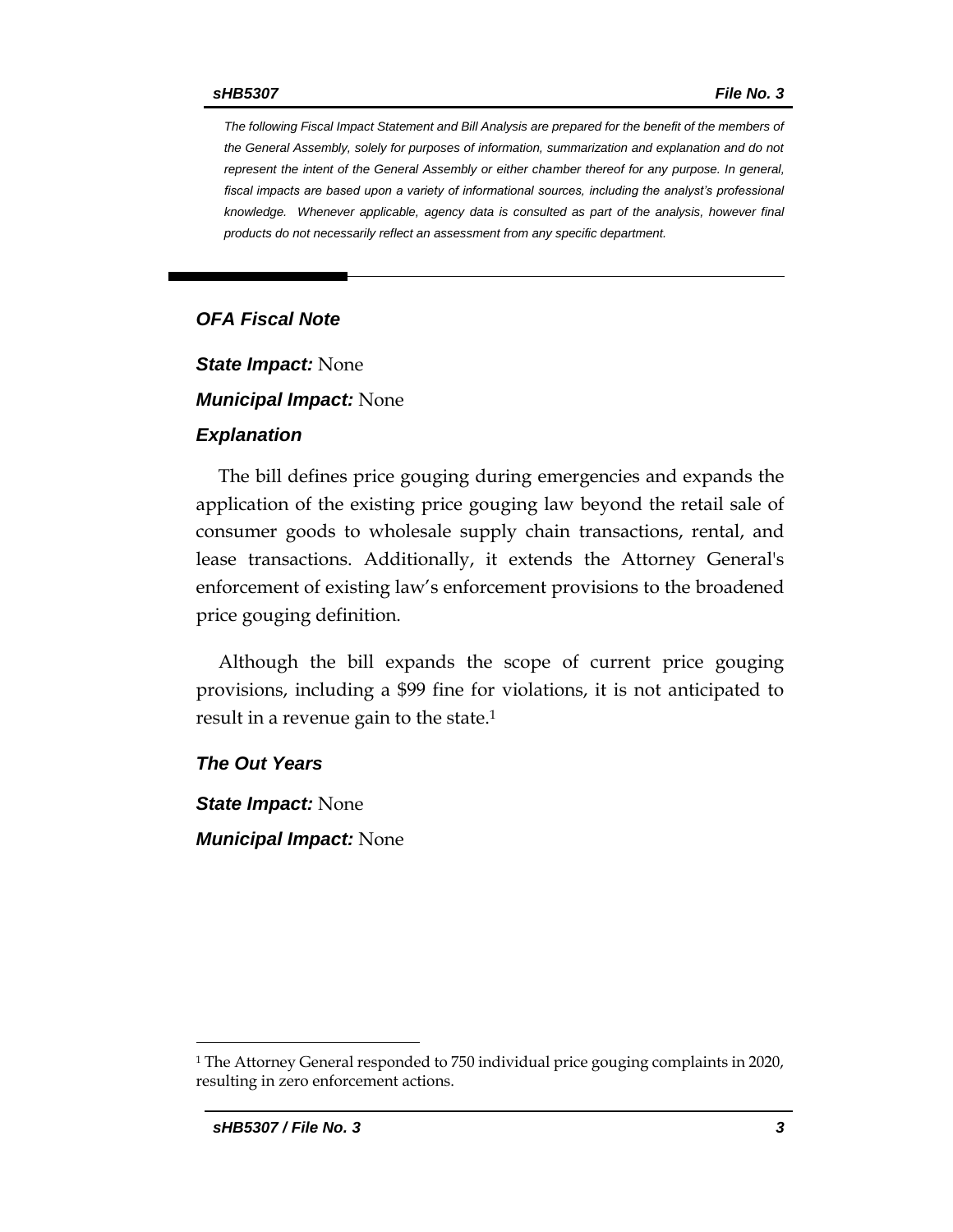# **OLR Bill Analysis sHB 5307**

## *AN ACT CONCERNING PRICE GOUGING.*

#### **SUMMARY**

This bill defines price gouging during specified declared emergencies as charging an unconscionably excessive price (i.e., a price that is grossly different from the price before the emergency and that is not the result of additional acquisition costs). It also expands the application of the price gouging law beyond the retail sale of consumer goods to other supply chain transactions (e.g., wholesale) and to rental and lease transactions.

The bill correspondingly extends existing law's enforcement provisions to the expanded price gouging definition. By law, violators of the price gouging law are subject to a fine of up to \$99 and deemed to have committed an unfair trade or deceptive practice (see BACKGROUND).

The bill specifies that the venue for actions brought on the state's behalf is the Hartford judicial district.

EFFECTIVE DATE: October 1, 2021

#### **APPLICABILITY TO ADDITIONAL TRANSACTIONS**

Under current law, the price gouging law only applies to retail sales; it does not cover wholesale or supply chain transactions. The bill extends the prohibition on price gouging to manufacturers, suppliers, wholesalers, and distributors (referred to as "sellers").

The bill also extends the prohibition on price gouging to rental or lease transactions; currently, it applies only to sales.

### **PRICE GOUGING DEFINITION**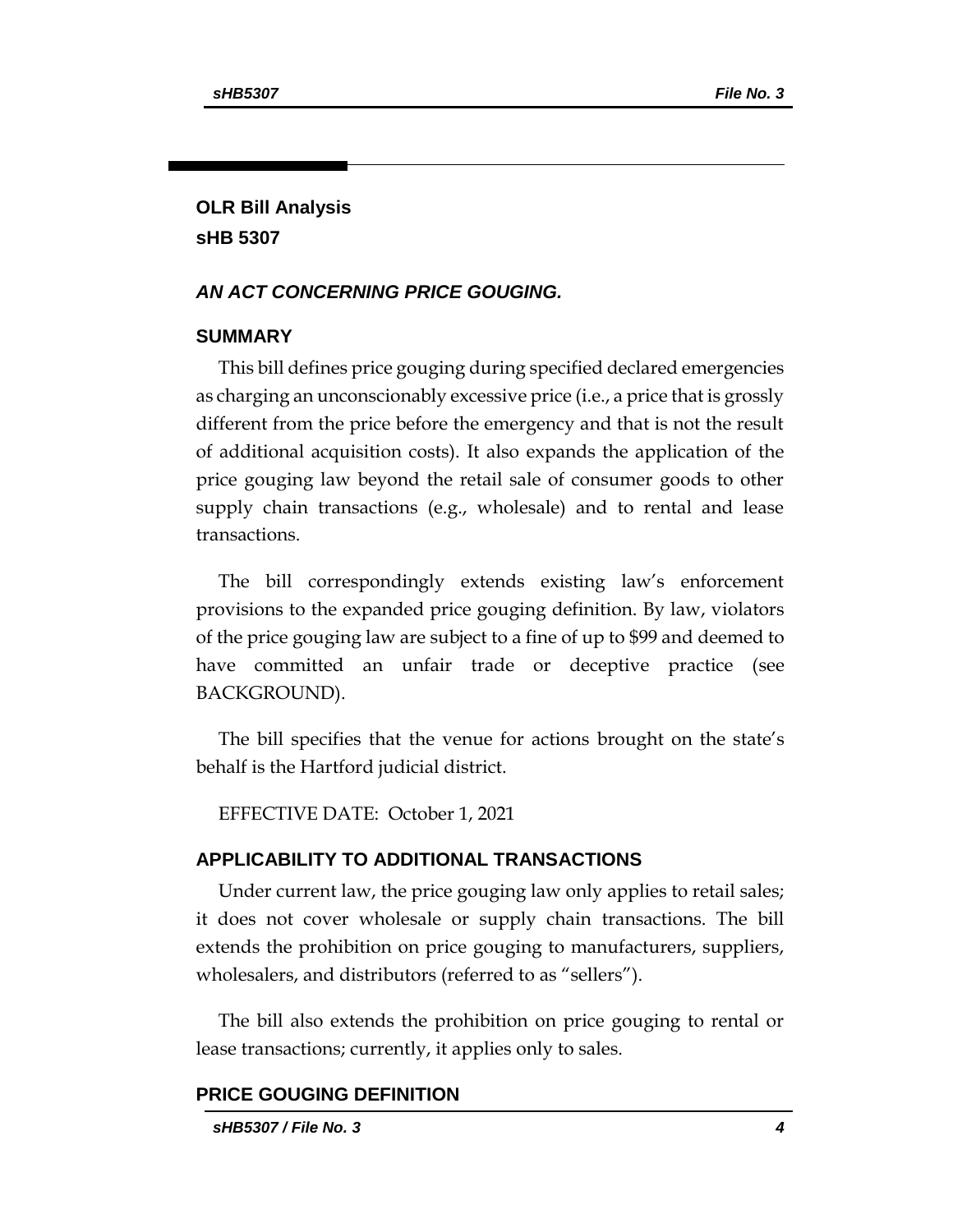Current law prohibits sellers from increasing the price of any item sold at retail in a location subject to certain emergency declarations while the declaration is in effect, except if the seller can justify doing so as a price fluctuation that occurs during the normal course of business. The bill replaces this general provision with more specific provisions defining what constitutes prohibited price gouging behavior. The bill's prohibition applies during the same emergency declarations as current law (which the bill calls "precipitating events," see BACKGROUND).

Under the bill, price gouging is selling, renting, or leasing an item, or offering to do so, at an amount that represents an "unconscionably excessive price." An "unconscionably excessive price" means that the amount charged:

- 1. represents a gross disparity between (A) the price for which an item was sold, rented, or leased immediately prior to the precipitating event and when the precipitating event was reasonably anticipated and (B) the price for which such item is being sold, rented, or leased during the period in which such precipitating event is in effect and
- 2. is not attributable to additional costs the seller incurred in connection with the item's sale, rental, or lease.

# **BACKGROUND**

# *Connecticut Unfair Trade Practices Act (CUTPA)*

The law prohibits businesses from engaging in unfair and deceptive acts or practices. CUTPA allows the consumer protection commissioner to issue regulations defining what constitutes an unfair trade practice, investigate complaints, issue cease and desist orders, order restitution in cases involving less than \$10,000, enter into consent agreements, ask the attorney general to seek injunctive relief, and accept voluntary statements of compliance. It also allows individuals to sue. Courts may issue restraining orders; award actual and punitive damages, costs, and reasonable attorney's fees; and impose civil penalties of up to \$5,000 for willful violations and \$25,000 for violation of a restraining order.